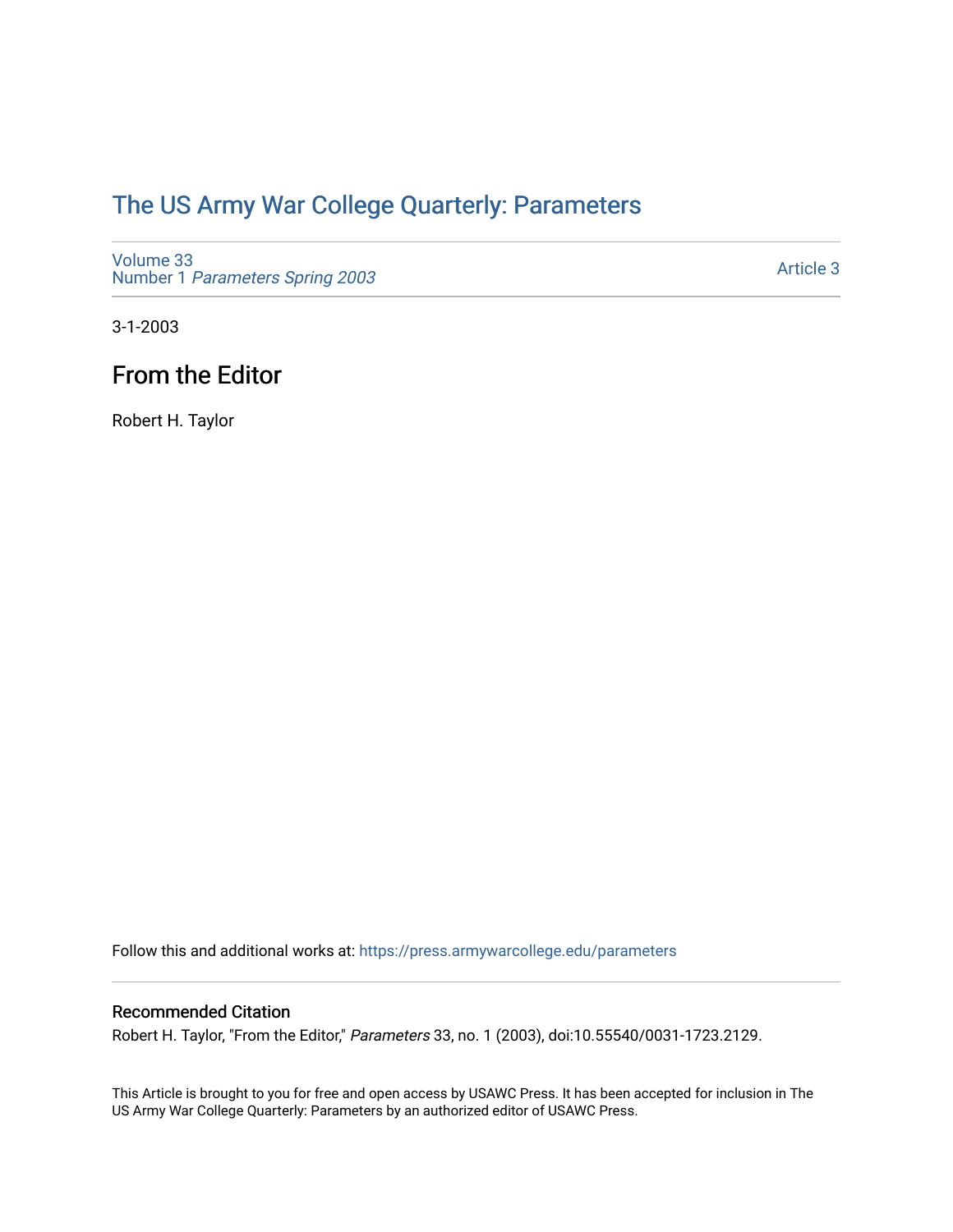# *From the Editor*

#### *In This Issue...*

If there was ever any real doubt that uncertainty provides a distinctive character for international affairs, that doubt was erased a little less than two years ago. The terrorist events of 2001 and the resultant global war on terrorism focused our attention on the relationships that exist between nation-states and how those relationships are affected by nonstate actors such as al Qaeda. Everywhere we look we see the power and influence these organizations have exerted. Just as states act according to customary norms, so too do various nonstate actors. As the United States prepares for a second front in Iraq, the relationships between members of the international community become ever more critical. With this issue of *Parameters* we continue our examination of those relationships and interactions influencing nations in their efforts to establish and maintain peaceful, prosperous, and just societies.

Jeffery Record examines the major tenets of the current Administration's security strategy and its approach to the use of force, the Bush Doctrine. Record presents an enlightening assessment of the doctrine's strengths and weaknesses within the context of a prospective war with Iraq. He analyzes the Administration's case against Iraq, determining " by virtue of the combination of destructiveness and invulnerability to deterrence... such a threat demands an unprecedented response." He then presents five observations on the validity of the Bush Doctrine, concluding that the Administration suffers from a case of strategic myopia and that no matter how convincing the case is made for an attack on Iraq, preemption as a declaratory doctrine when used generically invites catastrophe.

Richard Halloran provides the first of three articles in the thematic feature "Asia on the Horizon." His "Taiwan" describes why the confrontation across the Taiwan Strait holds the greatest potential for war between the United States and China. Halloran, a longtime Asia expert, presents subtle evidence to support his contention that the dispute over Taiwan is as dynamic and volatile as ever. He makes a convincing case for why China sees bringing Taiwan into the PRC as a crucial step in maintaining its influence over East Asia and in driving the United States from the Western Pacific.

Mohan Malik assesses the regional implications of the recent Indian-Pakistan crisis on China's sphere of influence. Malik examines the religious, historical, and political roots of the India-Pakistan relationship to document Peking's growing involvement. He adroitly concludes that a certain degree of tension in Kashmir and Pakistan's ability to tie down Indian armed forces on the western frontiers are seen as enhancing China's sense of security. Malik surmises that only time will tell whether the current war on terrorism will lead to another war, a clash of civilizations, or a nuclear jihad in South Asia. Either way, he predicts the next India-Pakistan war holds the potential for drawing the United States and China into a conflict neither desires.

Jing-dong Yuan continues on the theme of Sino-US relations with his assessment of the nature, evolution, and pitfalls associated with that relationship since the Tiananmen square incident in 1989. The author analyzes US and Chinese interests in developing and maintaining military ties. He then presents a detailed examination of factors that have influenced and continue to impact bilateral military relations. Yuan